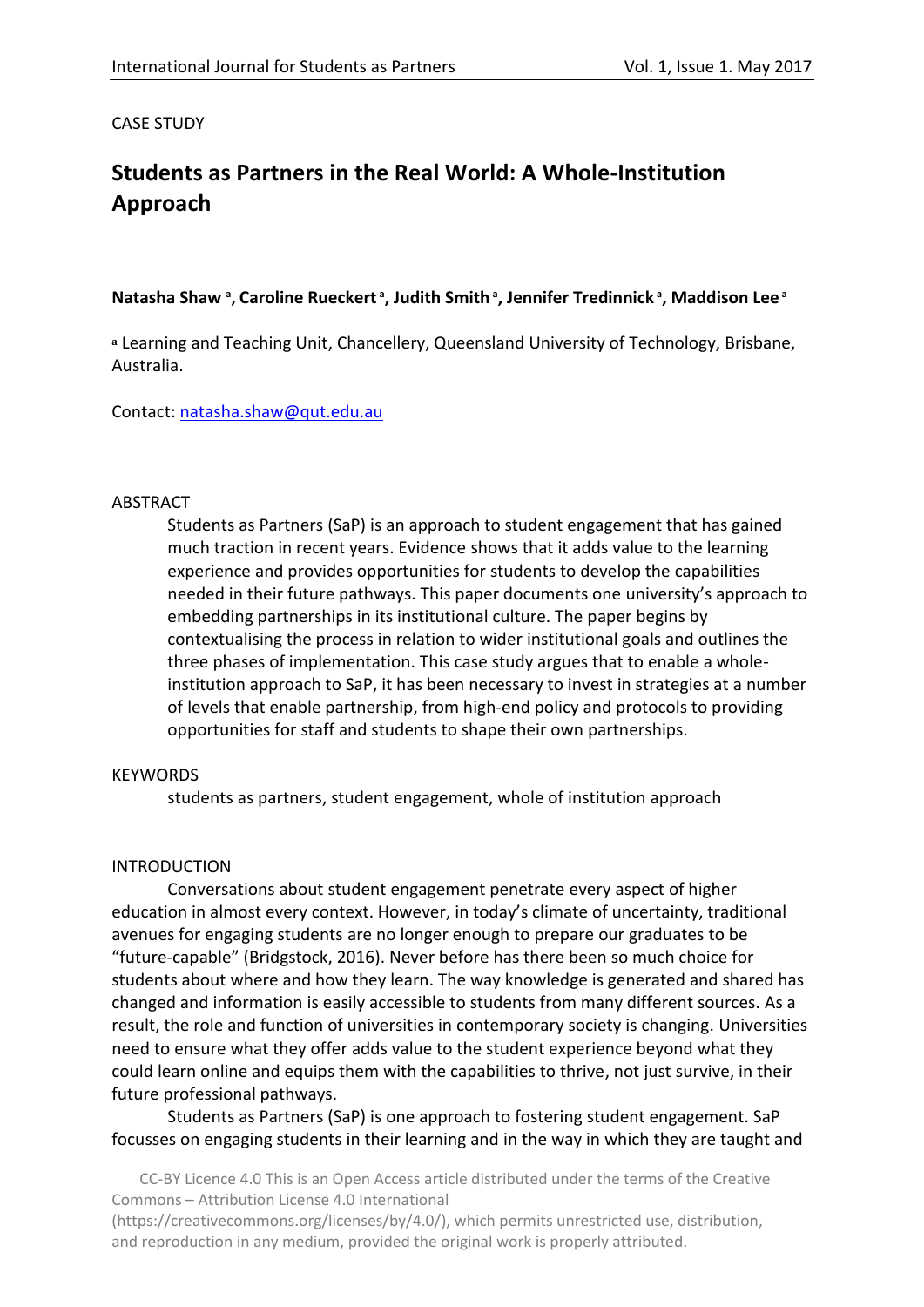assessed. At the Queensland University of Technology (QUT), we define SaP as "staff and students work[ing] together to make things better, by sharing perspectives and jointly making decisions."(Shaw & Tredinnick, 2017) Ample evidence proves that the more engaged students are in their learning, the better their academic and professional outcomes (Bovill & Bulley, 2011; Buckley, 2014; Kuh, Kinzie, Schuh, & Whitt, 2011; Thomas, 2012; Vuori, 2014). In fact, this concept is so widely accepted that governments both in Australia and abroad are embedding the broader concept of working "with" not "for" students into policy (Carey, 2016) .

While many universities implement and celebrate SaP projects and initiatives at a program level, there is little written on strategies to partner with students at an organisational level (Bell, 2016). This paper documents QUT's approach to SaP as it works to embed partnerships into its institutional culture. We begin by locating this initiative within the QUT context and outline the three phases developed to support the process. This case study includes examples of strategies implemented and identifies the successes and challenges we have experienced. We conclude by highlighting key learnings and insights that will influence SaP at QUT and cause it to mature into the future.

## CONTEXT

QUT has a student population of just under 50,000. We are an urban commuter institution with three campuses. Our students expect a flexible and blended learning environment that accommodates their competing obligations of study, work, and family. QUT's branding is that it is a university for the "real world." This branding not only influences the courses we offer and the way we operate, but also influences who is attracted to work and study at QUT. Our students tend to be outcome driven and focussed on achieving in the world beyond the university context. Similarly, QUT staff encourage and maintain strong links with their professional bodies. Academic staff's commitment and belief in Students as Partners as an approach in many ways controls the extent students are allowed to co-determine aspects of teaching and learning (Luescher-Mamashela, 2013, p. 1453).

Our approach to embedding SaP in the institutional culture at QUT has been to investigate what it would take to enable all stakeholders to participate and benefit from SaP. The language of partnership in QUT documentation extends beyond the walls of the university and embraces industry and community. Any exploration of partnership and SaP at QUT must contribute to this identity and real-world focus. In the following section, we outline how we have shaped an institutional approach to SaP that responds to this context.

## GETTING STARTED: INITIATING A PHASED APPROACH

There have been three distinct phases in the development and implementation of Students as Partners as a whole-institution approach at QUT. These phases have been both deliberate and organic in development. It was recognised very early on that no single strategy would suffice to embed SaP within university culture. It required a multi-pronged approach that was flexible enough to respond to needs and issues as they emerged. Outlined below is a summary of the three phases identified:

- Phase 1: Test and prototype
- Phase 2: Identify and implement strategies
- Phase 3: Systems and structures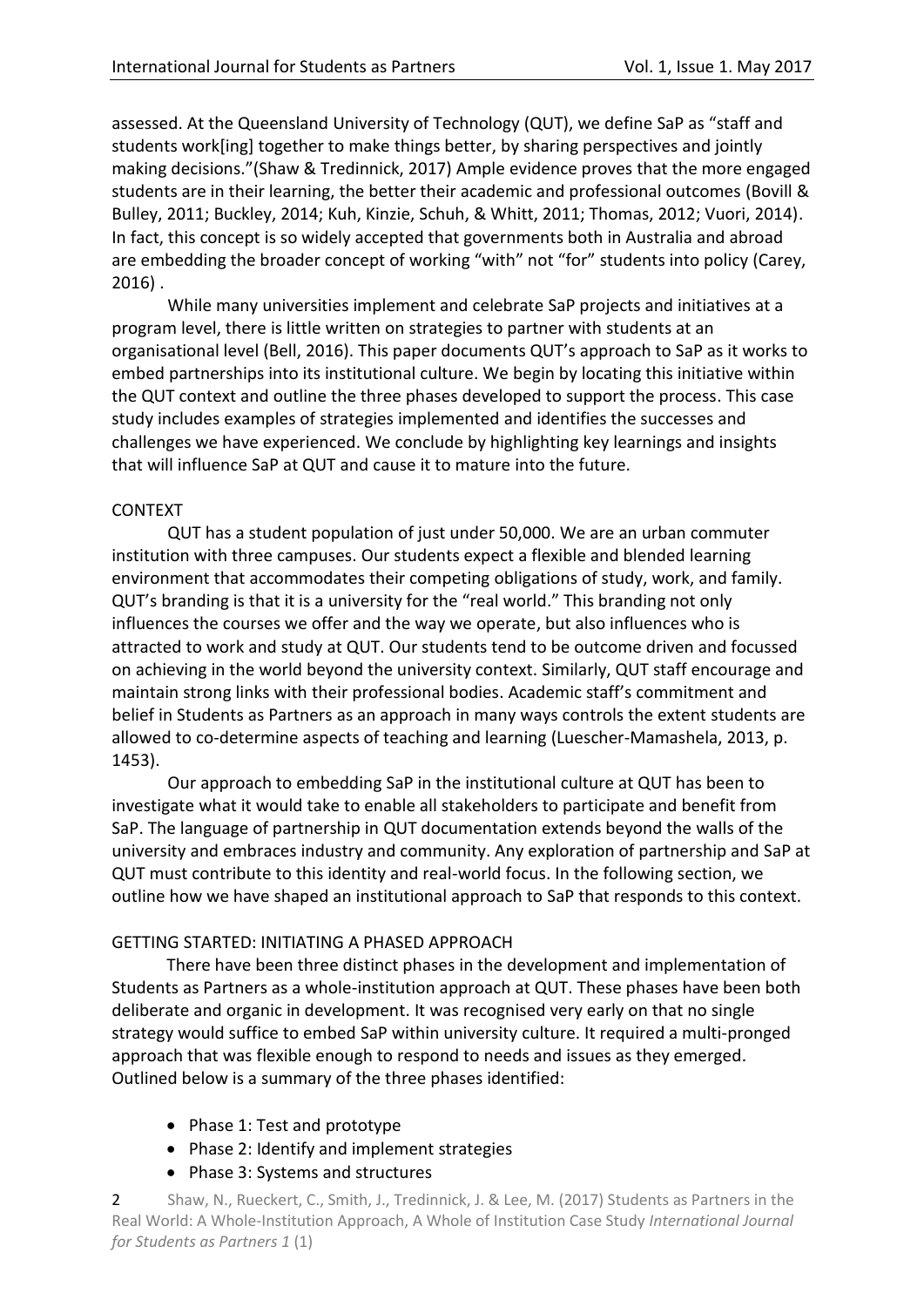Although the phases are in chronological order, each phase is not restricted by time, but simultaneously co-exist and merge. While our goal is to embed SaP across the institution, we are also keen to find ways to do this that allows and encourages a range of responses and approaches to SaP that will complement individual discipline's cultures.

# **Phase 1: Test and Prototype**

In mid-2015 we first started to seriously consider SaP as a whole-institution strategy. In phase one, our focus was to prototype and test the appetite for the approach with both staff and students. In semester two of 2015, we supported five micro-curriculum design projects. We identified academics who could champion SaP within their faculty and invited them to participate. These pilots provided an early opportunity for us to identify any concerns or obstacles and garner some understanding of what SaP might look like within different disciplinary contexts. The five project foci were:

- Nursing: Develop a pedagogical approach/ framework that enables the development of clinical judgement where students learn to "think like a nurse."
- Creative industries (CI): Develop a curriculum that enables engagement with industry professionals and organisations through rich, interdisciplinary collaborations.
- Law: Identify learning approaches in a second-year subject that promote optimal outcomes for students, particularly discipline knowledge and legal thinking and analysis skills.
- Science and Engineering (SEF): Explore how students engage with different forms of assessment and the impact of the assessment process on their motivation to learn.
- Pharmacy: Develop curricular strategies for stronger professional identity, culture, and community amongst the pharmacy student cohort.

What we learned from phase one influenced and shaped our next step as each staffstudent team reported back to their school or faculty on the outcomes of their projects and made recommendations for the future. Overall, feedback from participants was positive. The strongest indicator of the pilots' success is that all faculties involved have continued to work in partnership with their students in the design and implementation of learning and teaching. Each project has morphed into its own independent strategy with its own character and focus. For example, the pharmacy pilot has resulted in the development of a peer-mentor program and the science and engineering pilot has expanded to include other disciplines from within their school.

The pilots also identified some key challenges. We needed to find better ways to align SaP initiatives with other strategic priorities across the university so that working in partnership did not feel, especially for staff, as yet another task above and beyond their core duties. A couple of ways we have done this is by integrating SaP into course review processes and providing small grants for unit-based SaP strategies. Other challenges included building the capabilities of staff and students to engage in partnership and finding suitable meeting times and venues that worked with student and staff calendars. We have started to address this by delivering professional development workshops for staff and students and expanding our online resources. Even though there were challenges, the initial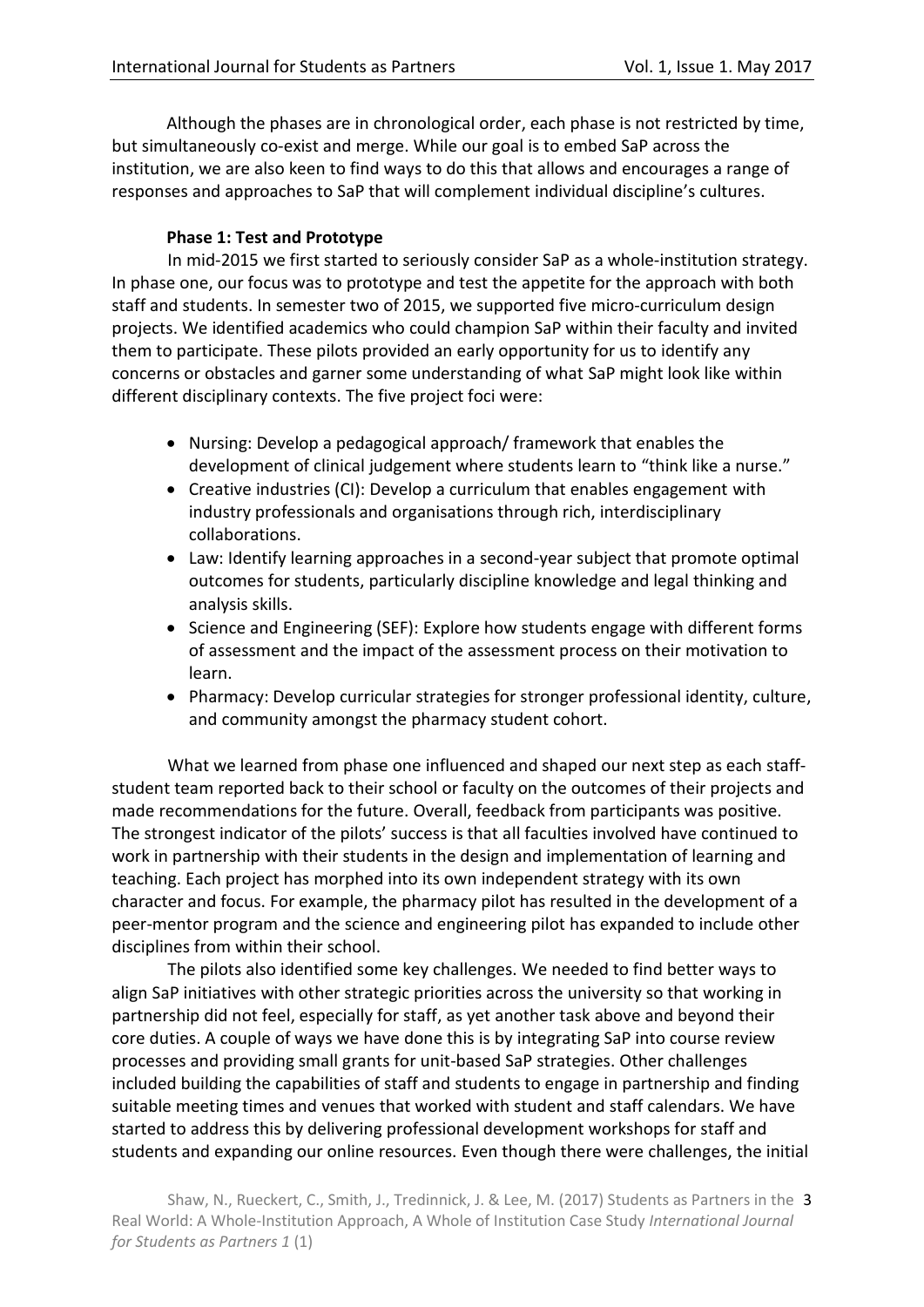evaluation of impact for both staff and students was positive enough to encourage us to continue.

# **Phase 2: Identify and implement strategies**

Phase two aimed to build on the success and lessons learnt in phase one and better integrate SaP into institutional systems and structures and provide opportunities for more staff and students to work in partnership. The first action was to establish a cross-institution SaP working party. It seemed logical that from the outset a whole-institution approach to partnership should be done in partnership with students and staff, both academic and professional. Students and staff who had participated in the pilots as well as those who had not were invited to join. A Participatory Action Research framework (PAR) guided our process. PAR has been utilised as a collaborative enquiry approach to SaP in a number of initiatives (Seale, Gibson, Haynes, & Potter, 2015). Both PAR and SaP emphasise nonhierarchical relationships and involve collaborative agenda setting, sharing in decisions about processes, and group problem solving skills. Over the past year, the SaP working party has met for 2 hours every 6 weeks to unpack what enables or inhibits the cultural shift towards working in partnership with students at an institution. Our first task as a group was to define our goal, clarify our purpose, and refine our research question to focus our inquiry. Our goal was that SaP become "just the way we do things," and our question was action based: "What will it take for SaP to be just part of the way we do things"?

As a group, we reflected on the outcomes of the pilots and identified different strategies to enable partnerships between staff and students. The next task determined by the group was to define the guiding principles for SaP at QUT. These guiding principles would then be used as a reflection tool to check that, first, we were progressing according to these principles and second, that the principles truly did align with the organisational culture and priorities. The wording of the principles is consciously active and strength based to reflect the values and vision of QUT. Our principles are:

- *SaP is relevant because it satisfies needs, affirms values, and invites action.*
- *SaP is inclusive because anyone, anyhow and anywhere, is acknowledged as able.*
- *SaP is respectful because participants responsibly see, hear, and act on contributions.*

The first principle emphasises the importance of integrating SaP into authentic learning opportunities that build graduate capabilities; the second acknowledges that opportunities to be involved in SaP need to be visible and accessible to all; and the third principle directly speaks to SaP as a "way of doing" a process rather than a product (Healey, Flint, & Harrington, 2014).

To increase opportunities for staff and students to test working in partnership, we invited proposals for SaP initiatives linked to the following institutional priority areas:

- 1. Authentic assessment and its relationship to academic and professional integrity as it is at the heart of the "real world" of teaching and learning.
- 2. Whole of course design where staff and students focussed on a three to four year program of study rather than an individual semester long subject or unit. This past semester we supported eight projects in area 1 and five course-team SaP projects in area 2.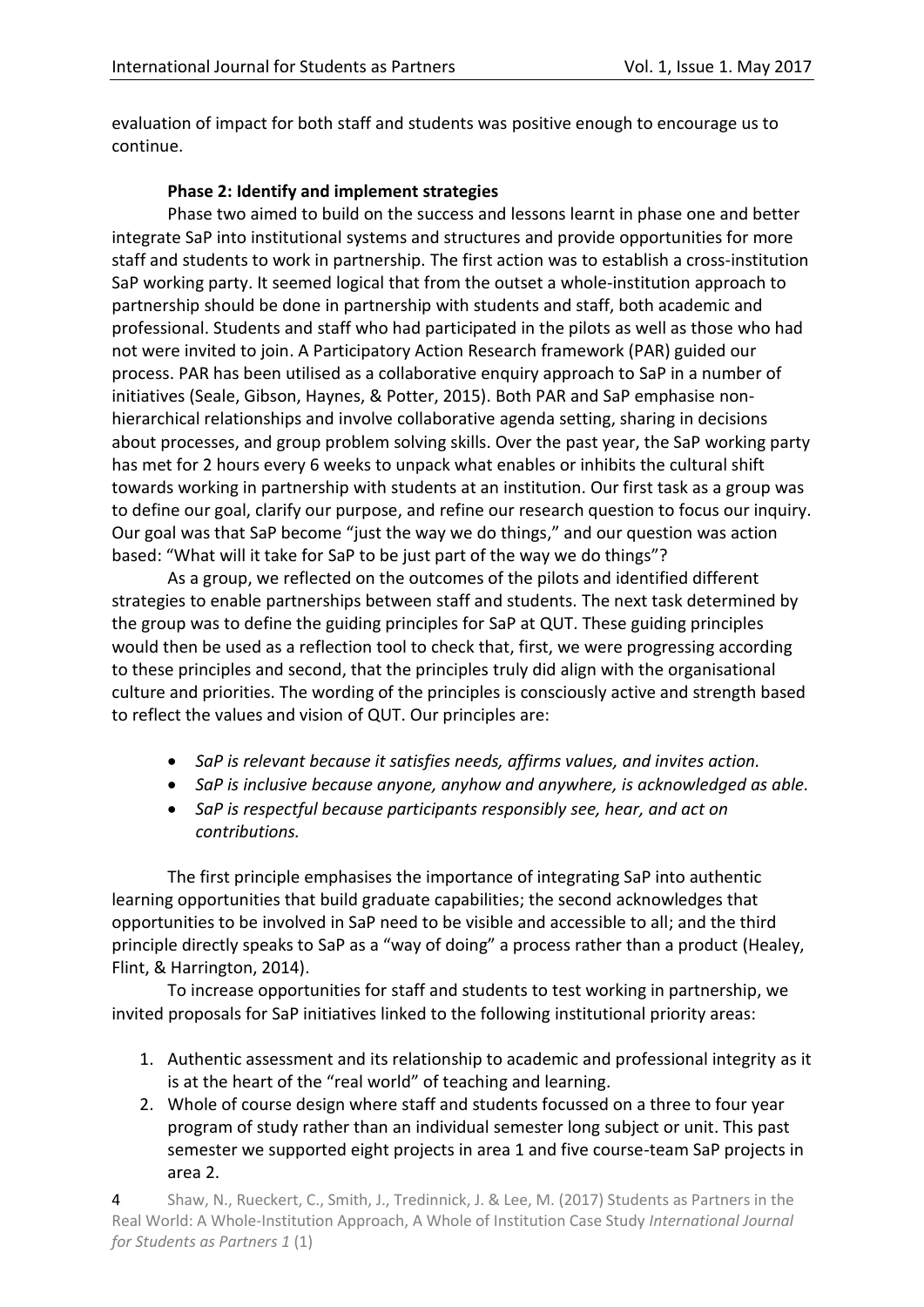Our belief is that the more SaP is embedded within existing mechanisms of the university, the more it will become inclusive and accessible for students and staff.

In phase two we developed ways to recognise and reward contribution and expanded the strategies developed in phase one to build the capacity of both staff and students to engage in partnership. For example, during phase one; we facilitated workshops for the students involved to build their capacity to engage in partnership. In phase two, we investigated ways to build capacity and acknowledge contribution through other areas of the university. For example, we negotiated that the contribution of student participants in SaP projects be recognised on the pilot co-curricular record and linked SaP participants in with the leadership and development program. Similarly, we approached capacity building for staff at a number of levels. To broaden the reach of the conversation across the university we (staff and students) jointly led a conversation around SaP at the QUT Senior Leaders Group Conference, and invited all professional and academic staff to attend professional development workshops on SaP throughout the academic year. We developed (and continue to develop) resources for students and staff that provide examples and strategies that groups can implement.

The working party identified areas where we believed embedding SaP would have the most impact. We worked with the Academic Development team to embed SaP into an assessment item in the Graduate Certificate in Academic Practice for early career academics and had SaP incorporated as a key enabling strategy into the University Vision statement "2020 Real World Learning Vision" (QUT, 2017) We conducted a preliminary audit of policy and other key institutional documents to understand where SaP already existed and identified where embedding SaP in policy and procedures would enable SaP in practice. We worked with the curriculum review team to revise the language used throughout course accreditation and re-accreditation documentation to be more in line with working in partnership with students (rather than just consulting them) and to require course teams to provide not only evidence of partnership with students but also how partnerships had shaped course design.

Two conversation threads recurred during the working party meetings: first, how to measure our success in embedding SaP, and second, if SaP was the right fit for our students and institution. In response, we formed a mini-working party group of staff and students and developed whole-institution evaluation strategies for SaP. We are now in the process of collecting baseline quantitative and qualitative data on students' and staff members' knowledge and perceptions of SaP. If we are looking at SaP being part of the way we do things at QUT, we need to first measure the current state of awareness and participation in SaP activities.

Another strategy to gauge interest in SaP at QUT has been to create opportunities for those staff and students who have been involved to share their experience with others and celebrate their successes. The sharing of practice through a half-day symposium demonstrated that opportunities to celebrate and share SaP initiatives are important in fostering a sense of pride and accomplishment in both staff and students and for piquing community interest in SaP.

The final significant strategy to grow SaP at an institutional level was to fund a dedicated position to coordinate SaP across the university. The creation of this position signalled the university's commitment to SaP as a long-term initiative. The employment of a dedicated third-party facilitator or supporter is strongly advocated in SaP literature and has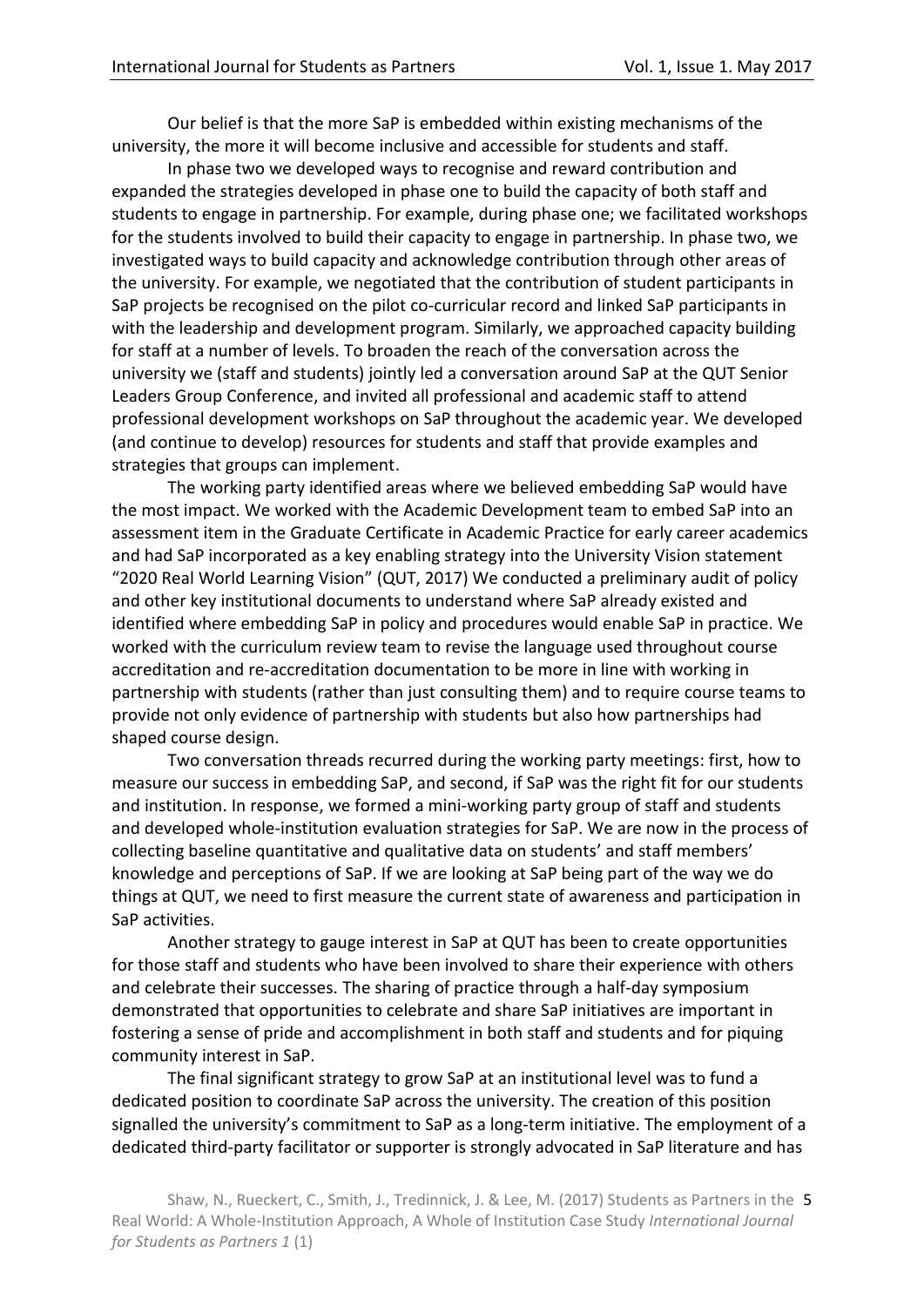proven to be very useful in our context (Bergmark & Westman, 2016; Cook-Sather, Bovill, & Felten, 2014).

In summary, phase two has seen some significant progress towards embedding SaP within the culture of the University. This has been achieved by both supporting practice across facilities and disciplines, and working at a strategic level to integrate SaP language and values into core processes.

#### **Phase 3: Systems and structures**

We are now at the point of transitioning from phase two into phase three. In 2017, we will work with each faculty to look at their systems and structures to support working in partnership with students and find ways to sustain practices that are not resource intensive. This includes continuing to look at ways we reward and recognise staff working in partnership, and trialling a mentorship program within faculties where staff and students now experienced in SaP can support emerging practitioners. We are also keen to investigate how we educate new staff by introducing SaP as the norm rather than the exception. For SaP to be enabled, we need to build a culture that values student engagement and participation beyond the classroom. To achieve this, we plan to work with students-asresearchers investigating how we engage with students in academic governance and the deliberative structures surrounding teaching and learning at an institution-wide, faculty, school and discipline level. Together, staff and students will develop a five-year implementation plan to guide SaP at QUT into the future.

#### KEY LEARNINGS AND INSIGHTS

This case study of how one university approached embedding SaP across an institution has itself been a partnership between staff and students. With each phase, our own understanding of the concept has matured which has deepened and enriched the process. We have all learnt much along the way. In our context, it has been important to invest in strategies at a number of levels that enable partnership, from high-end policy and protocols to providing a structure for people to engage in SaP and make it their own. Embedding SaP requires a shift in culture. For some disciplines, staff, and students, this shift is small; for others it is monumental. Cook-Sather (2014, p. 186) refers to SaP as a threshold concept that is "troublesome, transformative, irreversible, and integrative". We have experienced all of these responses. Although we are in the early stages of evaluating impact on staff, students, and practice, we are seeing benefits emerging for both staff and students. For example, in a current project that explored ways to improve teamwork, students were asked to use a word to describe teamwork. The words used by students to describe the experience shifted from "painful," "challenging," and "frustrating" pre-SaP to "successful," "productive," and "fun" post-SaP*.* The academic staff teaching into the Unit also reported a greater sense of satisfaction when the Unit was designed and delivered in partnership with students than without (Naumann et al., 2016). One of our next tasks is to collate individual project evaluations and outcomes to identify common themes.

What we have learnt so far is that we need to provide opportunities for staff and students to have a sense of ownership and autonomy over the process rather than it being a top-down, one-size-fits-all approach. We acknowledge that different contexts require or allow different types of partnerships. Challenges that continue are the logistics of partnership and access to opportunities for all students. At QUT, like many other universities, most students have other demands competing for their time, such as work and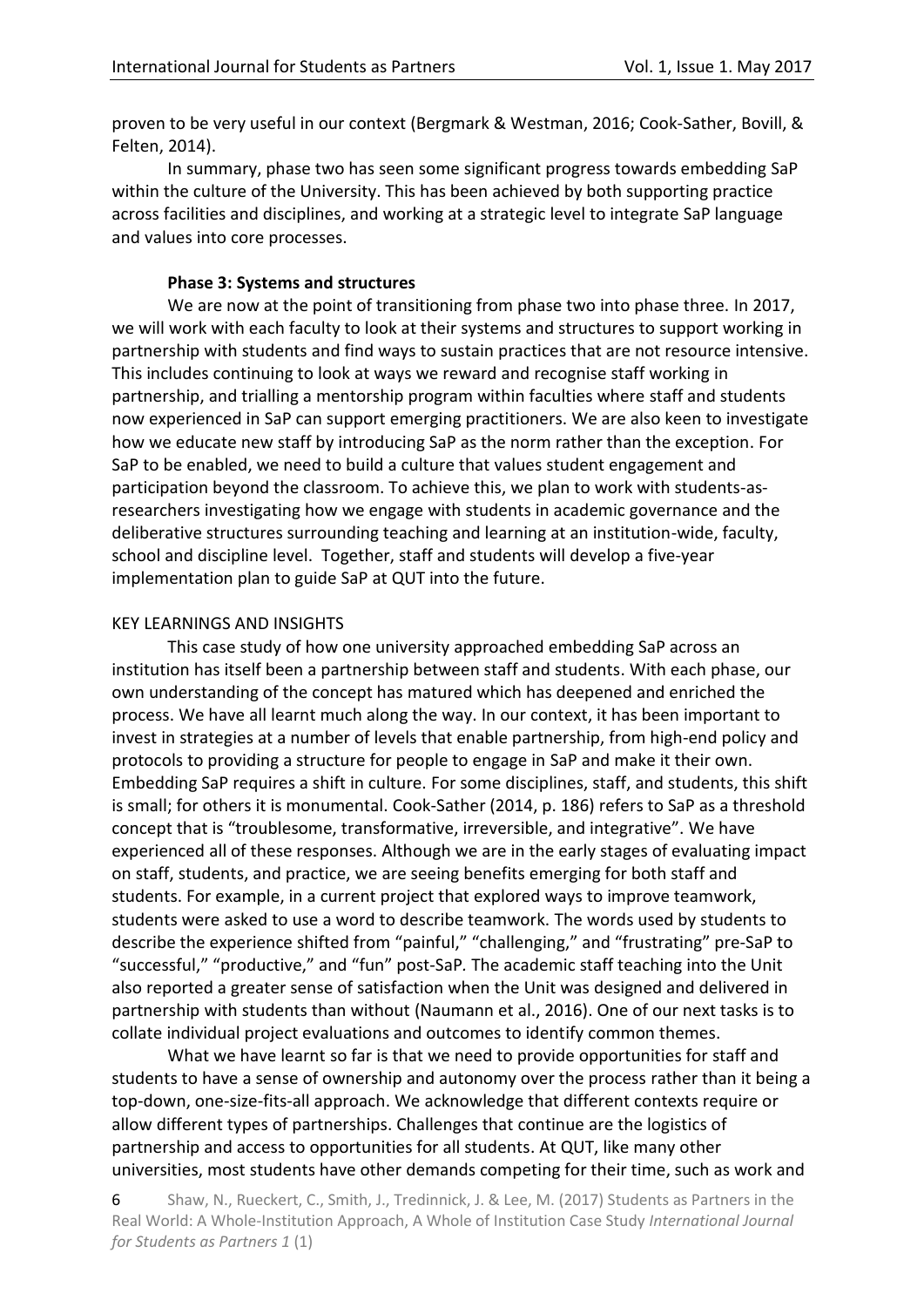family, in addition to study. Again, finding ways to embed rather than have SaP as an add-on activity will hopefully help achieve this. There is still a long way to go, but SaP is gaining traction within the university. This relative success has been due in large part to aligning SaP with the vision of the university and staggering the implementation in a way that is responsive to the needs of our students now and in the future. However, underlying all phases and strategies have been two key enablers. First, we have had strong endorsement of SaP from the Deputy Vice Chancellor, Learning and Teaching, and the Vice Chancellor. Second, we have approached the implementation of SaP at the institutional level by modelling the way we are asking people to work—in partnership with students and guided by the principles of relevance, inclusivity, and respect.

#### NOTES ON CONTRIBUTORS

**Natasha Shaw** *is the Coordinator of Students as Partners at QUT. Her background is community cultural development and education. She is particularly interested in pedagogies that facilitate transformational learning.*

**Caroline Rueckert** *is Director, Student Success at QUT. Prior to commencing at QUT, Caroline was Program Director for First Year Student Initiatives at the University of British Columbia in Canada. Her interests are in building partnerships to enhance employability, student learning, cross-cultural issues in higher education, and facilitating student resilience and well-being through coordinated approaches to learner support.*

**Judith Smith** *as Associate Director, Academic, Real World Learning at QUT, is responsible for providing university-wide leadership to curriculum transformation and real world learning in strategy, policy, curriculum design and pedagogy. Judith is also a Board member of Australian Collaborative Education Network and chair of their Research Subcommittee.*

**Jennifer Tredinnick** *is Coordinator, Volunteer Development and Management at QUT. Jennifer is experienced in supporting partnerships in both the UK and Australia in community, school and university contexts. Particularly, Jennifer is interested in the participatory and collaborative inquiry processes that underpin successful partnerships.*

**Maddison Lee** *is a 4th Year Law and Justice Student who has recently joined the Student Success and Retention team to develop resources for QUT's SaP initiative. Maddi has previously worked in student engagement and mentoring and is passionate about developing a new culture that encourages students to take advantage of opportunities in shaping their own learning environment.*

## **REFERENCES**

- Bell, A. (2016). Students as Co-Inquirers in Australian Higher Education: Opportunities and Challenges. *Teaching & Learning Inquiry, 4*(2), 1-10. Retrieved from <http://tlijournal.com/tli/index.php/TLI/article/view/111>
- Bergmark, U., & Westman, S. (2016). Co-creating curriculum in higher education: promoting democratic values and a multidimensional view on learning. *International Journal for*